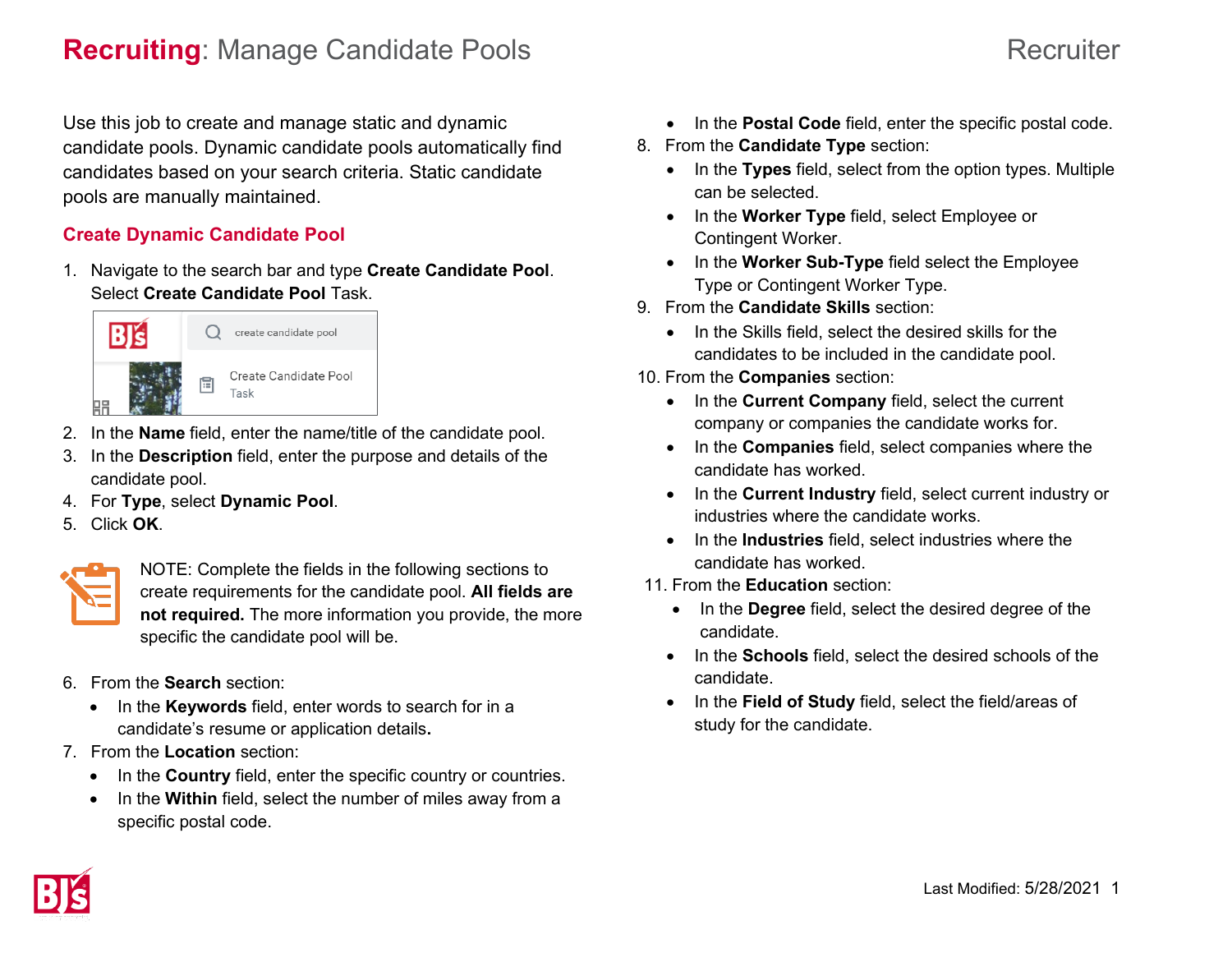### **Create Dynamic Pool (continued)**

- 12. From the **Recently Added** section:
	- In the **Added Within** field, select the timeframe in which the candidate applied. Multiple can be selected.
- 13. From the **Candidate Source** section:
	- In the **Source** field, select the source or sources of the candidate.
- 14. From the **Candidate Tags** section:
	- In the **Tags** field, select from the available tags.
- 15. From the **Referred** section:
	- In the **Referred by** field, select the Team Member(s) who referred the candidate.
	- In the **Within** field, select the timeframe in which the candidate was referred.
- 16. From the **Candidate Manager** section:
	- In the **Manager** field, select the manager the candidate currently reports to (applicable to internal candidate only).
- 17. From the **Prospects** section:
	- In the **Status** field, select the status(es) of the candidate from the options.
	- In the **Types** field, select from the options on how the candidate came to the be connected to BJ's.
- 18. From the **Jobs** section:
	- In the **Family** field, select from the department options.
	- In the **Profiles** field, select job profiles the candidate is interested in.

19. Click **OK** when complete.

## **Create Static Pool**

From your home screen:

- 1. Navigate to the search bar and type **Create Candidate Pool**. Select the **Create Candidate Pool** Task.
- 2. In the **Name** field, enter the title of the candidate pool.
- 3. In the **Description** field, enter the purpose and details of the candidate pool.
- 4. For **Type**, select **Static Pool**.
- 5. Click **OK**.
- 6. Click **Find Candidates**.
- 7. All candidates for all job applications appear. To narrow down the candidate search, navigate to the left side of the screen. Click the arrow icon  $\geq$  to expand each section > narrow down by each category, as needed.
- 8. Select the box  $\Box$  to the left of the candidate's name and select **Add To Pool**.
- 9. In the **Candidate Pools** field, select the pool or pools from the dropdown menu that you want to add candidates to. Select **Candidate Tags**, if applicable.
- 10. Click **OK**.

| <b>Add To Pool</b>     |                                                  |               |     |
|------------------------|--------------------------------------------------|---------------|-----|
| <b>Candidate Pools</b> | Static Test Pool (Candidate<br>$\times$<br>Pool) |               | . . |
|                        | Test Static Pool (Candidate<br>$\times$<br>Pool) | $\sim$ $\sim$ |     |
| <b>Candidate Tags</b>  |                                                  |               |     |
| Cancel<br>OK           |                                                  |               |     |